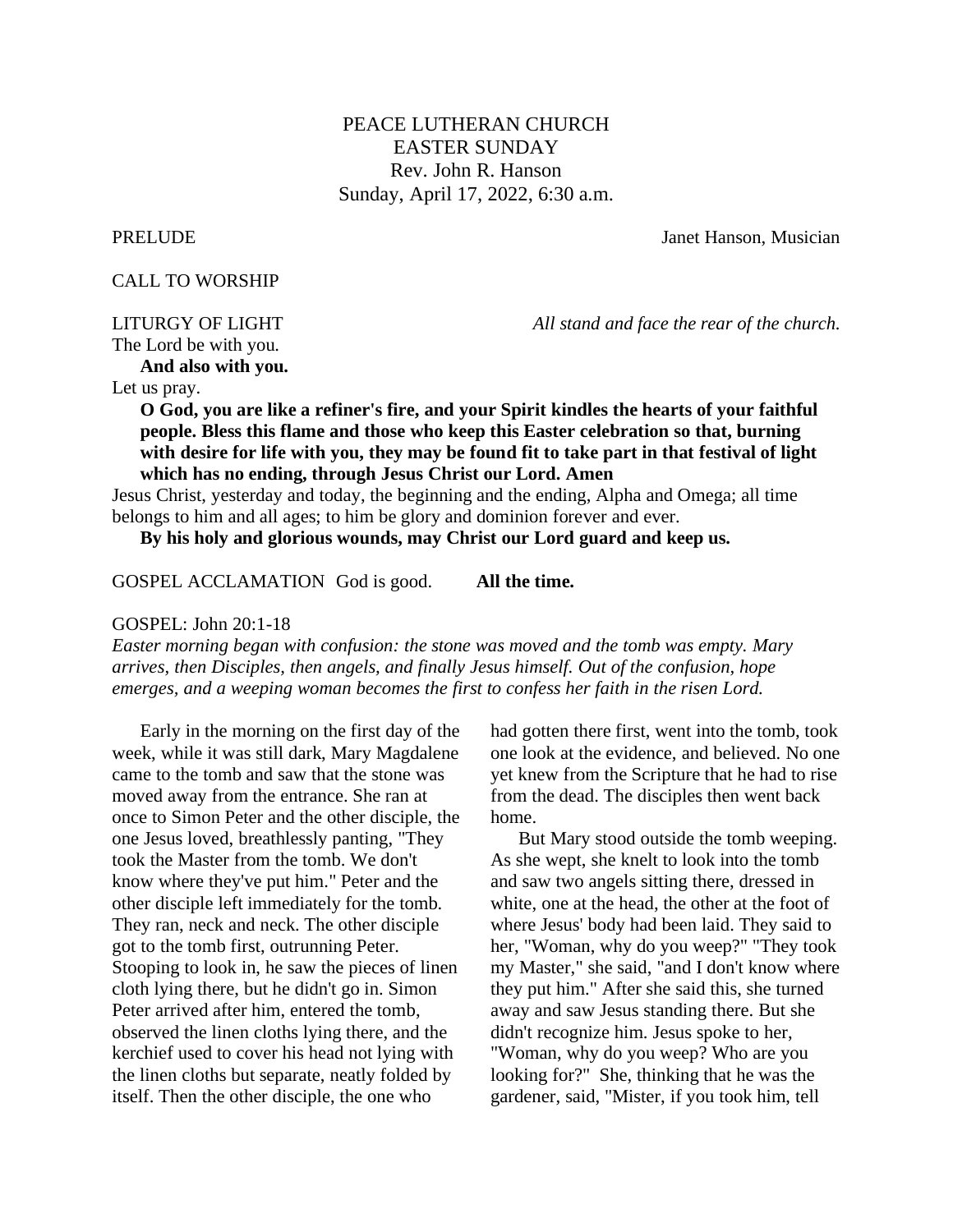me where you put him so I can care for him." Jesus said, "Mary." Turning to face him, she said in Hebrew, "Rabboni!" meaning "Teacher!" Jesus said, "Don't cling to me, for I have not yet ascended to the Father. Go to my

brothers and tell them, 'I ascend to my Father and your Father, my God and your God.'" Mary Magdalene went, telling the news to the disciples: "I saw the Master!" And she told them everything he said to her.

GOSPEL ACCLAMATION All the time. **God is good.**

### RETURNING THE LIGHT

May the light of Christ who rises this day in glory scatter the darkness of our hearts and minds. **Almighty God, pour out your abundant blessing on this lighted candle and upon us, so that all who share in your holy mysteries may be filled with your grace and blessings. Once we were in darkness, but since we have been claimed as the Lord's people, we are in the light. Help us to live as people who belong to the light through Jesus Christ our Lord. Amen** 

*As the Paschal candle is raised, we proclaim the resurrection, repeating three times: Christ is Risen! (boldly)* **He is risen indeed!** *(boldly)*

### RECLAIMING THE ALLELUIA OF EASTER

Worthy is Christ, the Lamb who was slain! Alleluia!

**He gives us new life and hope through his resurrection! Alleluia!**  Rejoice then, even in your distress.

**We shall be counted worthy when Christ appears.** God has claimed us as his own.

**God has called us from our darkness into the light of his day.** Alleluia! Christ is risen! *(boldly)*

**He is risen indeed! Alleluia!** *(boldly)*

# HYMN *"Easter Song*"

Hear the bells ringing, they're singing that we can be born again; Hear the bells ringing, they're singing Christ is risen from the dead. The angel upon the tombstone said, "He is risen just as he said," Quickly now go tell his disciples that Jesus Christ is no longer dead.

Joy to the world he is risen, alleluia! He's risen, alleluia! He's risen, alleluia, alleluia, alleluia.

NICENE CREED *"We Believe"*

### SHARING OF THE PEACE

The Peace of the Risen Christ Jesus be with you always.

# **And always with you.**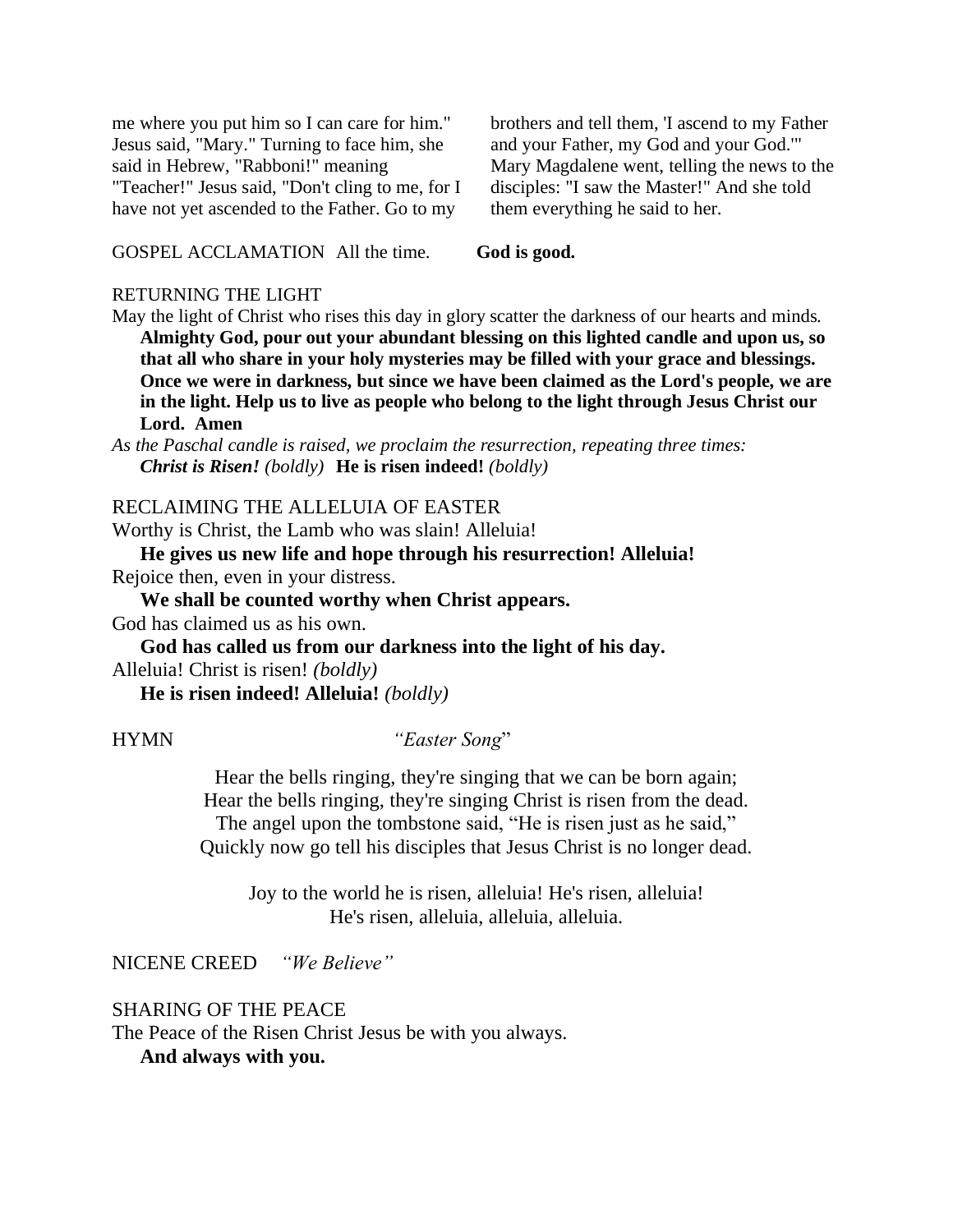HYMN *"In Christ Alone"*

In Christ alone my hope is found, he is my light, my strength, my song. This Cornerstone, this solid ground, firm through the fiercest drought and storm. What heights of love, what depths of peace, when fears are stilled, when strivings cease, My comforter, my All in all, here in the love of Christ I stand.

In Christ alone who took on flesh, fullness of God in helpless babe. This gift of love and righteousness, scorned by the ones he came to save. Till on that cross, as Jesus died, the wrath of God was satisfied; For every sin on him was laid, here in the death of Christ I live.

There in the ground, his body lay, light of the world by darkness slain. Then bursting forth in glorious day, up from the grave he rose again. And as he stands in victory, sin's curse has lost its grip on me; For I am his and he is mine, bought with the precious blood of Christ.

No guilt in life, no fear in death; this is the power of Christ in me. From life's first cry, to final breath, Jesus commands my destiny. No power of hell, no scheme of man, can ever pluck me from his hand. Till he returns or calls me home, here in the power of Christ I'll stand. CCLI Song # 3350395 CCLI License # 1713417

## PRAYER OF THE DAY

**Let us pray. O God, you gave your only son to suffer death on the cross for our redemption and by his glorious resurrection you delivered us from the power of death. Make us die every day to sin, so that we may live with him forever in the joy of the resurrection; through Jesus Christ our Lord, who lives and reigns with you and the Holy Spirit, one God, now and forever. Amen**

READING: Acts 10:34-36, 42-43 *Peter's sermon, delivered at the home of Cornelius, a Roman army officer, is a summary of the essential message of Christianity. Everyone who believes in Jesus, whose life, death, and resurrection fulfilled the words of the prophets, receives forgiveness of sins through his name.*

Peter fairly exploded with his good news: "It's God's own truth, nothing could be plainer: God plays no favorites! It makes no difference who you are or where you're from—if you want God and are ready to do as he says, the door is open. The Message he sent to the children of Israel—that through Jesus Christ everything is being put together again—

well, he's doing it everywhere, among everyone." He commissioned us to announce this in public, to bear solemn witness that he is in fact the One whom God destined as Judge of the living and dead. But we're not alone in this. Our witness that he is the means to forgiveness of sins is backed up by the witness of all the prophets."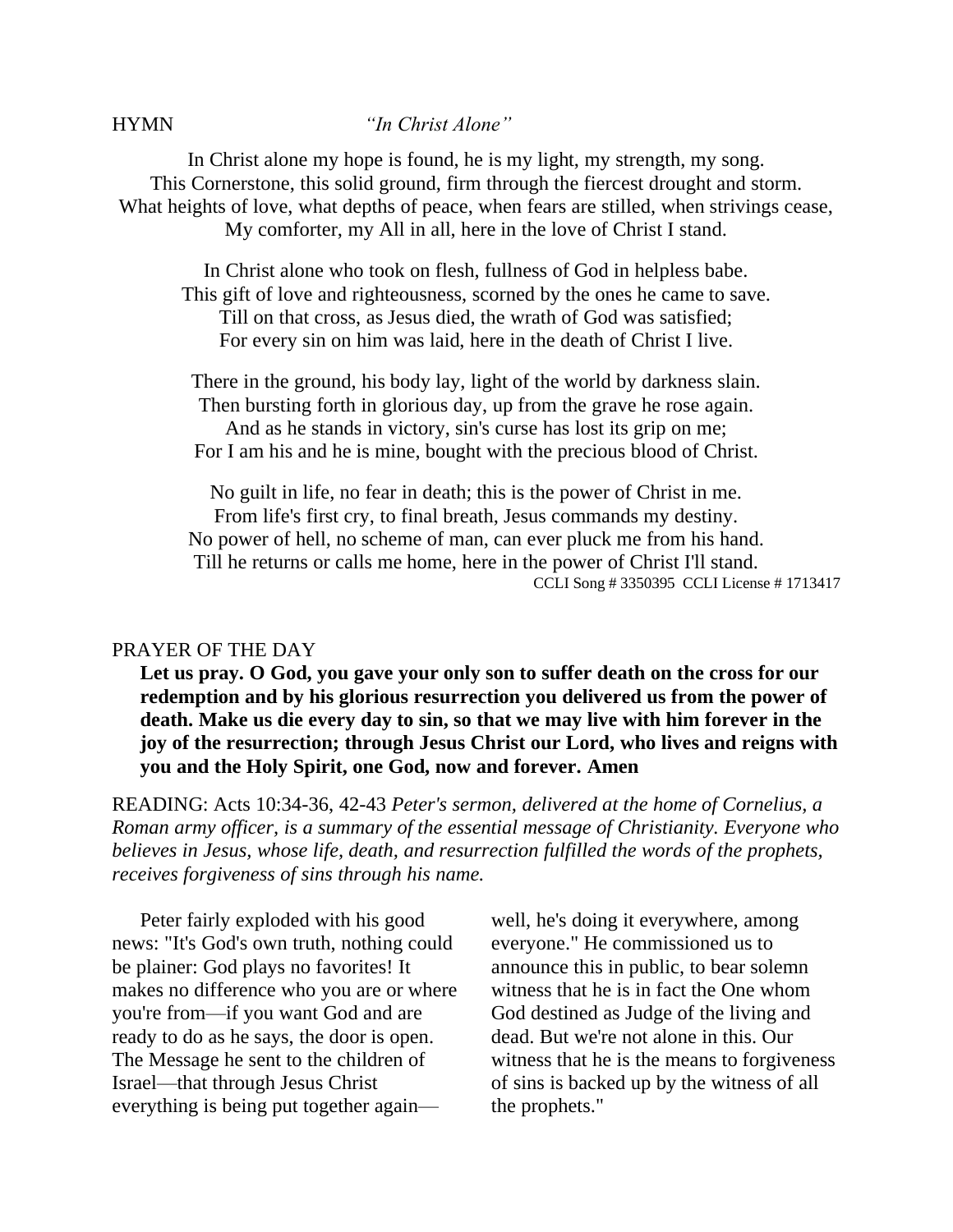HYMN *"Wonderful Cross"*

When I survey the wondrous cross on which the Prince of Glory died; My richest gain I count but loss and pour contempt on all my pride.

See from his head, his hands, his feet, sorrow and love flow mingled down, Did e'er such love and sorrow meet, or thorns compose so rich a crown?

Oh, the wonderful cross, oh, the wonderful cross, Bids me come and die and find that I may truly live. Oh, the wonderful cross, oh, the wonderful cross, All who gather here by grace draw near and bless your name.

Were the whole realm of nature mine that were an offering far too small; Love so amazing, so divine, demands my soul, my life, my all. CCLI Song # 3148435 CCLI License # 1713417

## **SERMON**

*"Good news? God, our God, loves us this much! Mary ran. The disciple saw and believed. Peter fairly exploded with his good news. Can I get an amen?"*

HYMN *"Mighty to Save"*

Ev'ryone needs compassion, love that's never failing, let mercy fall on me. Ev'ryone needs forgiveness, the kindness of a Savior, the hope of nations.

Savior, he can move the mountains, my God is mighty to save, he is mighty to save. Forever, author of salvation, he rose and conquered the grave, Jesus conquered the grave.

> So take me as you find me, all my fears and failures, fill my life again; I give my life to follow ev'rything I believe in, now I surrender.

Shine your light and let the whole world see we're singing for the glory of the risen King; Jesus, shine your light and let the whole world see We're singing For the glory of the risen King

CCLI Song # 4591782 CCLI License # 1713417

### WORDS OF CONFESSION AND FORGIVENESS

There is Good News here today, but we need to be honest with God to understand what it means for us.

**Lord God, we are not like the first witnesses of the Resurrection. We have not allowed you in the true center of our lives. The women going to the tomb early this morning are prepared to face death. We seek life in places of death. We hide in fear, forgetting your promise, and we wonder about your witnesses instead of**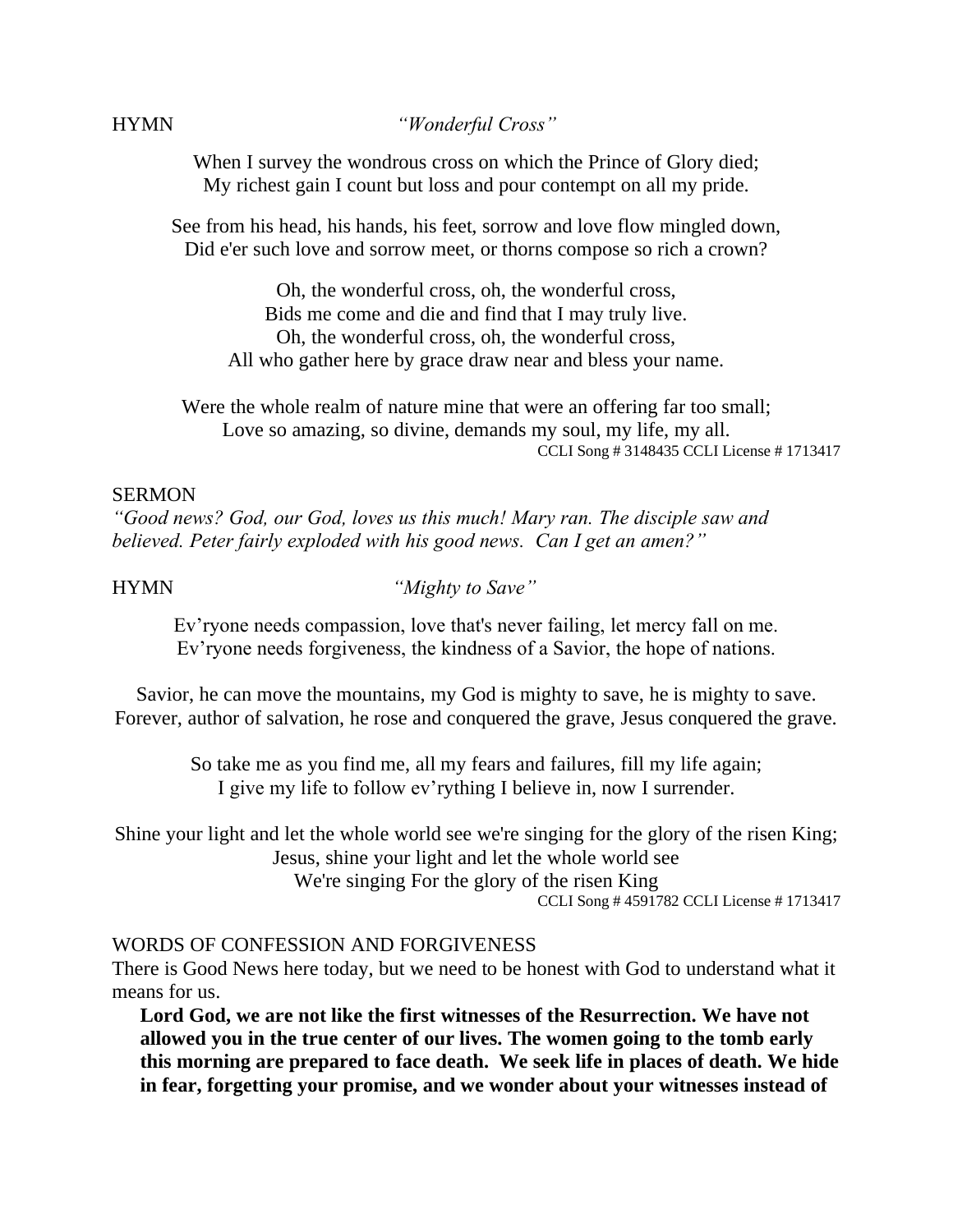## **witnessing to your wonders. Even early mornings dilute our faithfulness. Lord, forgive us, we are not ready for your glory.**

There is Good News this morning, because we need not own a single fear, or doubt, or hesitation that the Lord our God does not overcome. It is by God's own faithfulness that Jesus Christ died for our sins and that he was buried and that he was raised on the third day. For Christ's sake our sins are forgiven. By the power of the Holy Spirit, we too are to become witnesses, "apostles," to proclaim the Resurrection of our Lord, so that all may believe. To the glory of the Father, and the Son, + and the Holy Spirit.

# **Amen.**

| <b>HYMN</b> | "Praise to the Lord, the Almighty"                                       | Green # $543$ |
|-------------|--------------------------------------------------------------------------|---------------|
|             | Praise to the Lord, the Almighty, the King of creation!                  |               |
|             | O my soul, praise him, for he is your health and salvation!              |               |
|             | Let all who hear now to his temple draw near, joining in glad adoration! |               |

Praise to the Lord, who o'er all things is wondrously reigning And, as on wings of an eagle, uplifting, sustaining. Have you not seen all that is needful has been sent by his gracious ordaining?

Praise to the Lord! Oh, let all that is in me adore him! All that has life and breath, come now with praises before him! Let the amen sound from his people again. Gladly forever adore him! CCLI Song # 43073 CCLI License # 1713417

### ANNOUNCEMENTS

## WORDS OF INSTITUTION LORD'S PRAYER PRAYER AFTER COMMUNION

**Life-giving God, in the mystery of Christ's resurrection you send light to conquer darkness, water to give new life, and the bread of life to nourish your people. Send us forth as witnesses to your son's resurrection, that we may show your glory to all the world, through Jesus Christ our Lord. Amen.**

## READING: 1 Corinthians 15:19-26

*Paul describes the consequences of the resurrection, including the promise of new life in Christ, to a world that has been in bondage to death. He celebrates the destruction of the forces of evil and the establishment of God's victorious rule over all.*

If corpses can't be raised, then Christ wasn't, because he was indeed dead. And if Christ weren't raised, then all you're

doing is wandering about in the dark, as lost as ever. It's even worse for those who died hoping in Christ and resurrection,